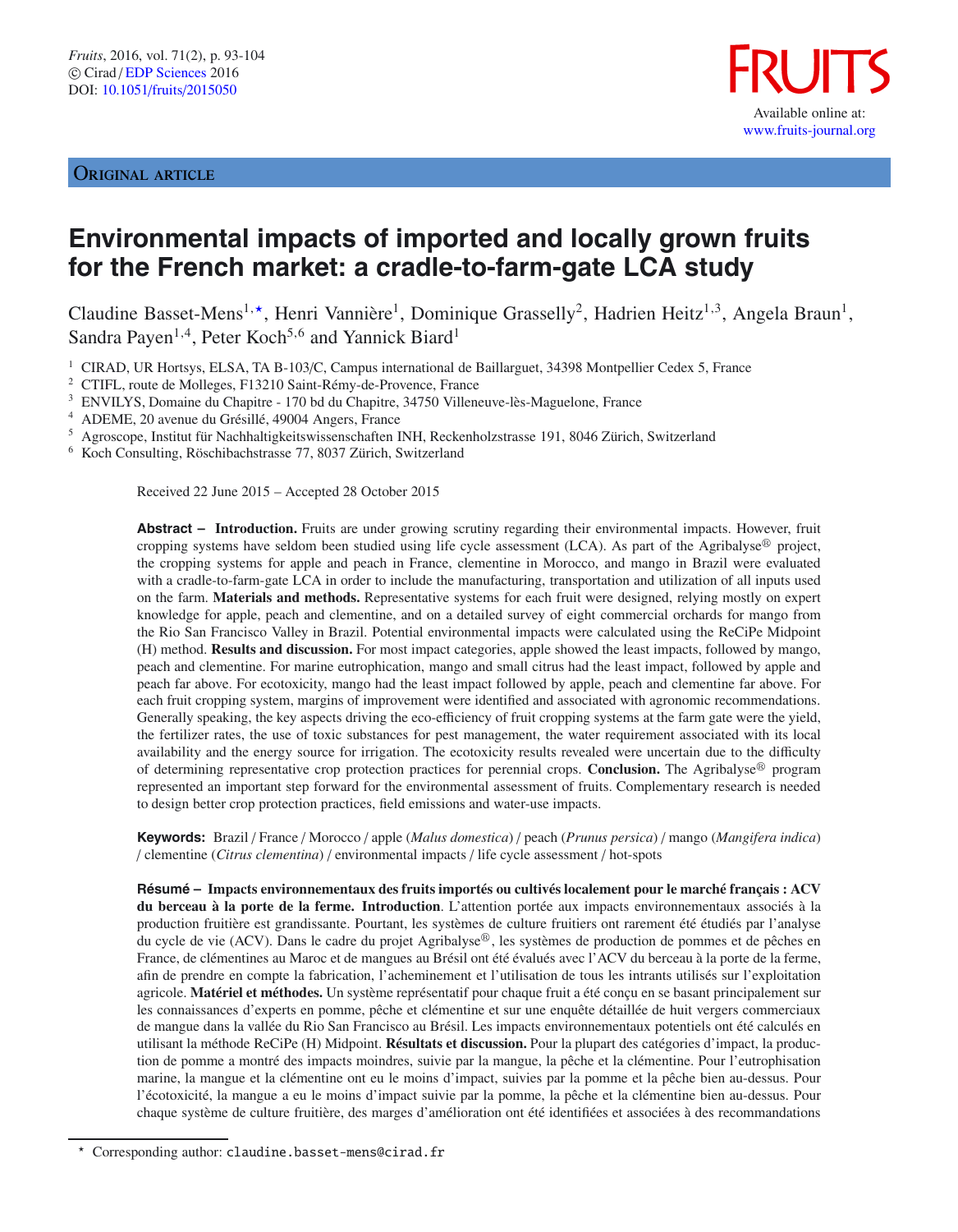agronomiques. De façon générale, les aspects-clés de conduite de l'éco-efficacité des systèmes de culture fruitière à la porte de la ferme étaient le rendement, le niveau de fertilisation, l'utilisation de substances chimiques pour la lutte antiparasitaire, les besoins en eau associés à sa disponibilité et la source d'énergie locale pour assurer l'irrigation. Les résultats d'écotoxicité sont les plus incertains en raison de la difficulté à déterminer des pratiques représentatives de protection des cultures pour les cultures pérennes. Conclusion. Le programme Agribalyse<sup>®</sup> a représenté une étape importante pour l'évaluation environnementale de la production fruitière. Des recherches complémentaires sont nécessaires pour mieux modéliser les pratiques de protection des cultures, les émissions aux champs et les impacts de l'utilisation de l'eau.

**Mots clés :** Brésil / France / Maroc / pomme (*Malus domestica*) / pêche (*Prunus persica*) / mangue (*Mangifera indica*) / clémentine (*Citrus clementina*) / impacts environnementaux / analyse du cycle de vie / points-critiques

# **1 Introduction**

Like all other food products traded globally, fruits are under growing scrutiny regarding their environmental impacts [\[1\]](#page-10-0). Beyond the impacts due to the cumbersome logistics of fruit, the farm stage is generally of paramount importance in their total impacts in relation to the use of energy and water for irrigation, fertilizers and pesticides. In France, the Agribalyse<sup>®</sup> program was launched by the French environment agency (ADEME) in 2009 to support environmental labeling as planned by the "Grenelle de l'environnement" round tables, but also to contribute to the eco-design of farms and cropping systems through the identification of their environmental hot-spots. The life cycle assessment (LCA) methodology foresees the evaluation of all environmental impacts attached to a function, product or service over its complete life cycle. It is used to compare different technical alternatives fulfilling the same function and to identify the hot-spots of the studied systems. Its conceptual framework is described in two ISO norms [\[2,](#page-10-1) [3\]](#page-10-2) and consists of 4 steps: goal and scope definition, inventory, impact assessment and interpretation. Based on a cradle-to-farm-gate LCA in order to include the manufacturing, transportation and utilization of all inputs used on the farm, the objective of Agribalyse $\mathbb{B}$  was the development of a homogeneous and consensual Life Cycle Inventory (LCI) database for French agricultural products and a few imported products. The evaluation of fruit cropping systems with LCA is quite recent, the most studied fruits being citrus [\[4](#page-10-3)[–8\]](#page-11-0) and apple [\[9](#page-11-1)[–11](#page-11-2)]. Ingwersen [\[12](#page-11-3)] recently published a full LCA study on pineapple from Costa Rica, but tropical fruits have seldom been studied with complete LCA studies. The application of LCA to fruit cropping systems has revealed specific challenges related mostly to their variable and perennial cropping systems, frequent pesticide treatments and use of irrigation water [\[10,](#page-11-4) [13](#page-11-5)[–15](#page-11-6)]. Although most LCA studies do not account for the perennial cycle of fruit cropping systems, certain authors have recommended the inclusion of all phases of fruit orchards in the LCA modeling of fruits including the nursery, orchard installation, growing of trees, full production phase and possibly the decreasing-yield phase and dismantling of the plantation [\[7](#page-10-4), [13](#page-11-5)[–15\]](#page-11-6). Bessou *et al.* [\[13\]](#page-11-5) proposed a formalization of the different possibilities to account for perennial cropping systems depending on the objective of the study and data availability. The same authors also highlighted the inadequacy of the usual methods for estimating field emissions for perennial cropping systems, especially under tropical, subtropical or semi-arid conditions. Finally, several authors also raised the issue of the choice of functional unit and allocation procedures for comparing fruit products, insisting on the various qualities of fruit including their edible content [\[12](#page-11-3), [15](#page-11-6)]. In a context of recent application of LCA to the fruit sector, the objective of the Agribalyse $\mathcal{B}$  program was not to develop new research but to properly apply the consensual and up-to-date methodology for all agricultural products including fruits. In France, 50% of fruits are produced locally and 50% are imported, often from distant and warm countries. Two locally produced fruits: apple (*Malus domestica*) and peach (*Prunus persica*), and two imported from overseas: clementine (*Citrus clementina*) from Morocco and mango (*Mangifera indica*) from Brazil were evaluated.

The objectives of this paper are:

- **–** To present the methods and data used to design and assess fruit cropping systems in each situation.
- **–** To present and discuss the cradle-to-farm-gate LCA results for apple, peach, clementine and mango in relation to the existing literature, methodological choices, data availability and studied functions.
- **–** To identify the hot-spots and some margins of improvement for fruit cropping systems and research perspectives.

# **2 Materials and methods**

# **2.1 Goal and scope**

In line with the Agribalyse<sup>®</sup> method [\[16\]](#page-11-7), the functional unit used was 1 kg raw fruit at the farm gate. Representative systems for each fruit were designed, relying mostly on expert knowledge for apple, peach and clementine, and on a detailed survey of eight commercial orchards for mango from the Rio San Francisco Valley in Brazil. The reference period defined in the Agribalyse<sup>®</sup> report is 5 years from 2005 to 2009, but must extend to 10 years for strongly alternating productions such as fruits. This was formally possible for mango where data were collected over more than 20 years on real orchards, but relied on expert advice for other fruits supposed to include seasonal and regional variability over the orchard's life cycle. For crop protection practices, data were based on a large sample survey (349 field surveys) for apple, on expert advice for peach and clementine, and on average data for the 8 surveyed orchards for mango. For all fruits, the full orchard life cycle was modeled according to recent practice as presented in Section 2.2.1 using either real data or expert advice.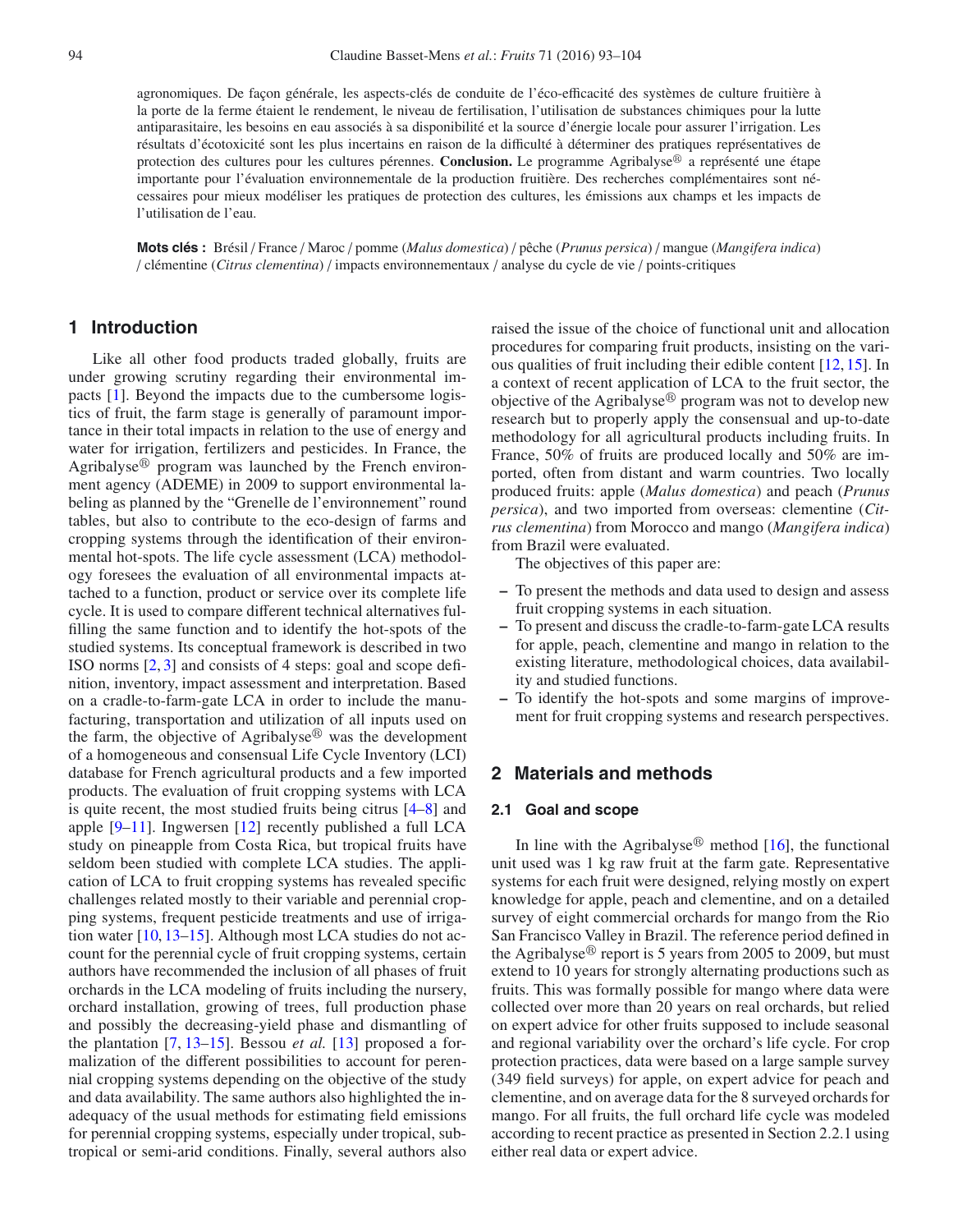<span id="page-2-0"></span>

**Figure 1.** Cradle-to-farm-gate fruit systems for apple and peach in France, mango in Brazil and clementine in Morocco.

## **2.2 Systems studied**

In agreement with the Agribalyse $\mathbb{B}$  method, the system boundaries were set from cradle-to-farm-gate including the production, transport and use on the farm of all inputs except very minor tools and inputs, e.g. pruners, and non-agricultural buildings (*figure [1](#page-2-0)*). For the contribution analyses of our systems presented in Section 3, processes will be grouped under three main groups:

- **–** Group 1: Fertigation (fertilizers in the irrigation water), further subdivided into four sub-groups (i) electricity consumption; (ii) fertilizer manufacturing and transportation; (iii) field emissions due to fertilizer application and (iv) other minor fertigation-related processes.
- **–** Group 2: Crop protection, including in one single box manufacturing and transportation of pesticides, field application and field emissions due to application of pesticides.
- **–** Group 3: Other operations (such as soil preparation, plantation, tree maintenance, harvesting, etc.).

# 2.2.1 Modeling of perennial cropping systems

According to the Agribalyse $\mathbb{B}$  methodology, the perennial cropping system was initially modeled in four phases: nursery (or plant production), fixed costs (including plantation, nonproductive years and uprooting of trees at the end of the orchard's life), increasing yield years and full production years. This implied collecting or estimating representative data for all four phases in terms of agronomic practices and duration. An important assumption for perennial cropping systems is the lifetime of the orchard. It was assumed to be 20 years for apple, 15 years for peach, and 25 years for mango and clementine.

# 2.2.2 Apple from France

Apple is mainly produced in the South-East, the South-West and the Loire Valley regions in France, with 38%, 31% and 23% surface-wise, respectively [\[17](#page-11-8)]. In each region, experts on apple production from technical extension services and farmers' associations participated in the design of most representative apple production systems for the recent period. The average conventional system was a combination of nonscab and scab-resistant (or tolerant) varieties across all regions weighted by their respective share. Crop protection practices were based on a survey from a large sample of orchards (about 100 field surveys over three seasons for the period 2006– 2008). These data for the full production phase (years 5 to 20) were extrapolated to the entire life cycle of the orchard, ignoring the constant evolution of active substances certification. Since pesticide applications are a function of the tree size and foliage volume in practice, for the first (non-productive) years, crop protection practices were assumed to be one-third of those for full production years, while they were assumed to be two-thirds for increasing yield years (from 2 to 4). Only the most common substances were selected from the survey. Data for the nursery phase was based on the survey of two nurseries, one in the Loire Valley region and the other in the South-East region. Key agronomic data for the full production phase of apple production and other fruits are presented in *table [I](#page-3-0)*.

# 2.2.3 Peach from France

The production of peach is mainly located in the South of France. Similarly to the apple inventory, experts on peach production from technical extension services and farmers' associations were involved in the design of the most representative peach production systems for France for the recent period. Based on national statistics from Agreste [\[17\]](#page-11-8), the national average system was the weighted (surface-wise) combination of early, median and late productions, influencing the yield, mechanization requirements, crop protection and irrigation practices (see *table I* for the average full production phase). Two commercial nurseries representing more than 25% of the production of peach grafted plants were surveyed to design the nursery phase. Crop protection practices were based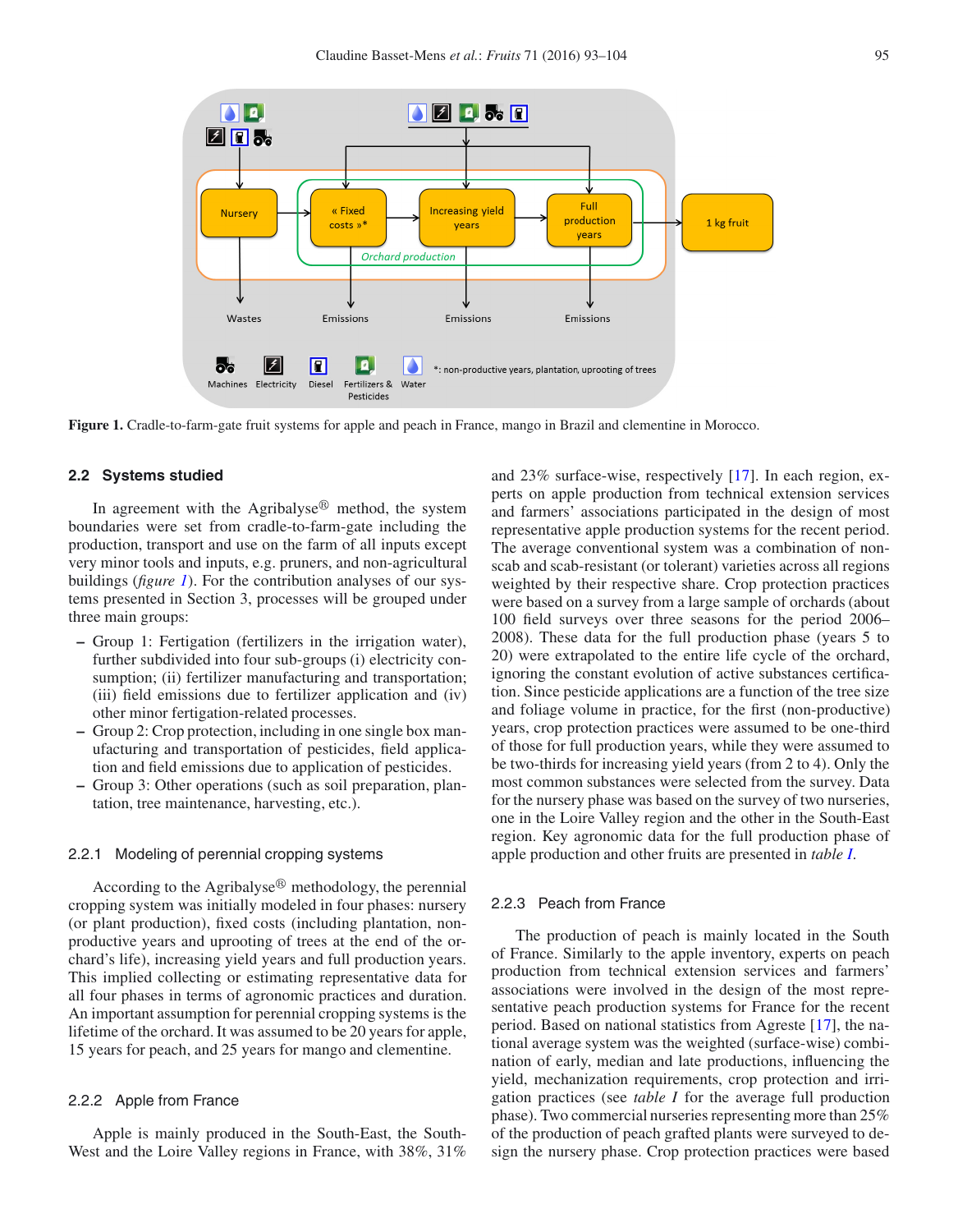| Intervention              | Unit                  | Apple  | Peach  | Mango         | Clementine |
|---------------------------|-----------------------|--------|--------|---------------|------------|
| Country of reference      |                       | France | France | <b>Brazil</b> | Morocco    |
| Orchard age               | years                 | 20     | 15     | 25            | 25         |
| Density                   | trees $ha^{-1}$       | 1,730  | 640    | 280           | 500        |
| Yield                     | $t$ ha <sup>-1</sup>  | 53.7   | 28.0   | 33.0          | 28.0       |
| Fertilization             |                       |        |        |               |            |
| N                         | $kg$ ha <sup>-1</sup> | 50     | 110    | 165           | 180        |
| $P_2O_5$                  | $kg$ ha <sup>-1</sup> | 30     | 100    | 100           | 45         |
| $K_2O$                    | $kg$ ha <sup>-1</sup> | 125    | 220    | 273           | 180        |
| Irrigation                |                       |        |        |               |            |
| Water                     | $m3$ ha <sup>-1</sup> | 2,767  | 7,000  | 7,999         | 8,000      |
| Energy                    | $MJ$ ha <sup>-1</sup> | 2,988  | 7,560  | 2,946         | 22,830     |
| Plant protection products |                       |        |        |               |            |
| Total herbicides          | $kg$ ha <sup>-1</sup> | 3.40   | 4.40   | 0.00          | 10.20      |
| Total insecticides        | $kg$ ha <sup>-1</sup> | 5.10   | 0.70   | 0.30          | 9.58       |
| Total fungicides          | $kg$ ha <sup>-1</sup> | 38.40  | 24.20  | 5.66          | 16.50      |
| Total pesticides          | $kg$ ha <sup>-1</sup> | 46.90  | 29.30  | 5.96          | 36.28      |
| Growth regulators         | $kg$ ha <sup>-1</sup> | 0.20   | 0.00   | 4.03          | 0.02       |
| Petroleum oils            | $kg$ ha <sup>-1</sup> | 12.3   | 16.3   | 0.0           | 0.0        |

<span id="page-3-0"></span>**Table I.** Main agronomic data for the full production phase of apple, peach, mango and clementine. Values are given per annum.

on expert knowledge for the full production phase (years 5 to 15) and extrapolated to other phases of the orchard. Since pesticide applications are a function of the tree size and foliage volume in practice, it was assumed that one-third of pesticide inputs from the full production was applied for the first nonproductive years (years 1 and 2) and two-thirds for increasing yield years (years 3 and 4).

#### 2.2.4 Mango from Brazil

Brazil is the leading supplier of fresh mangoes to the EU. In the Rio San Francisco Valley, which concentrates more than 90% of the Brazilian mango exports, modern and intensive production systems have developed. These systems feature year-round production thanks to well-controlled floral induction and abundant dam water access. In this region, a sample of eight contrasted 'Kent' and 'Tommy Atkins' mango orchards was surveyed in 2012. Data over the complete crop cycle of mango trees was collected, over more than 20 years for older orchards. Despite this detailed and very time-consuming survey, many input data were missing. Only the yield was consistently available across the whole of the orchard cycle and the 8 orchards. Annual averages for all input and yield data available across the eight orchards were first calculated and then aggregated into average data for each phase (see *table I* for the full production phase). Since the oldest orchard was only 21 years old and the assumed lifetime of the mango orchard was 25, all input and yield data for the last four years were extrapolated from the average of each input and yield data for the full production phase. No nursery was included since grafted plants are produced on-farm.

#### 2.2.5 Clementine from Morocco

In Morocco, clementines for export to France are produced in two main regions of production: the Souss region and the Oriental region (Berkane area) with, for the 2009– 2010 season, 55.6% and 32.8% of clementines exported, re-spectively [\[18](#page-11-9)]. Until recently in each region, specific varieties and cropping system management were used. In the Oriental region, traditional practices included mainly clementine varieties such as 'Cadoux', low-density orchards  $(270 \text{ trees ha}^{-1})$ and gravity irrigation, while in the Souss region the management was more modern and intensive, using mostly the 'Nour' variety, high-density orchards (500 trees ha<sup>-1</sup>) and drip irrigation. According to local experts, the Oriental system is rapidly evolving toward a more modern management very similar to the Souss system. For this reason, the Souss system using the 'Nour' variety, high-density orchards and drip irrigation was chosen as the most representative for the Moroccan clementine for export to France. Key input and yield data for the representative Souss-'Nour' system were based on expert knowledge of the clementine production in Morocco for each phase of the citrus orchard (see *table I* for the full production phase). Other more specific operations and data were based on a detailed survey over the whole orchard life cycle of one commercial orchard of clementine from the Beni Mellal region. Regarding crop protection practices, the main pests were inventoried and the most common practices and active substances used for each pest defined. Other practices may exist. A detailed survey was conducted in a commercial nursery to design the nursery phase.

#### **2.3 Environmental inventory**

#### 2.3.1 Emissions from orchards

To estimate field emissions, the Agribalyse $\mathcal{B}$  recommendations were applied [\[16](#page-11-7)]. Phosphate and pesticide emissions were calculated according to Nemecek and Kägi [\[19](#page-11-10)], assuming that 100% of the pesticides applied would be emitted to the soil. Nitrous oxide, carbon dioxide from urea and lime, and nitrate leaching were estimated according to the IPCC [\[20](#page-11-11)].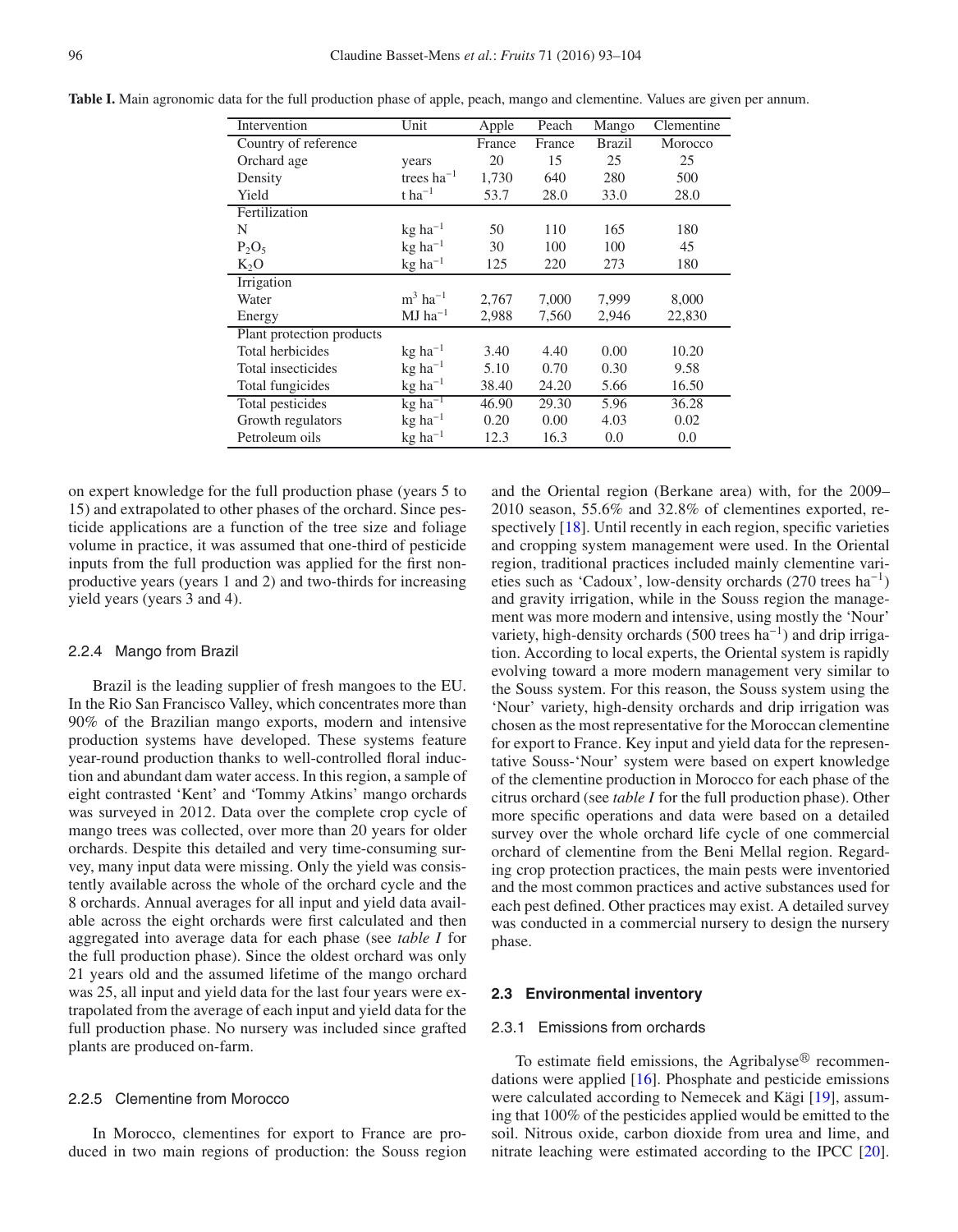<span id="page-4-0"></span>**Table II.** Cradle-to-farm-gate life cycle assessment (LCA) results per kg of raw fruit for a selection of environmental indicators (ReCiPe Midpoint (H); Cumulative Energy Demand) for apple, mango, peach and clementine.

|                                                | Apple   | Mango         | Peach   | Clementine |
|------------------------------------------------|---------|---------------|---------|------------|
| Country of reference                           | France  | <b>Brazil</b> | France  | Morocco    |
| Climate change (kg $CO_2$ -eq)                 | 0.0678  | 0.139         | 0.170   | 0.269      |
| Human toxicity (kg $1,4$ -DB <sup>y</sup> -eq) | 0.0273  | 0.0436        | 0.0664  | 0.0783     |
| Terrestrial acidification (g $SO_2$ -eq)       | 0.610   | 2.05          | 2.36    | 2.27       |
| Freshwater eutrophication (g P-eq)             | 0.0283  | 0.0715        | 0.0602  | 0.127      |
| Marine eutrophication (g N-eq)                 | 0.233   | 0.0842        | 1.83    | 0.116      |
| Terrestrial ecotoxicity (kg 1,4-DB-eq)         | 0.00177 | 0.000230      | 0.00312 | 0.00699    |
| Freshwater ecotoxicity (kg 1,4-DB-eq)          | 0.00151 | 0.00071       | 0.00359 | 0.00616    |
| Non-renewable energy (MJ)                      | 1.12    | 1.46          | 2.54    | 3.32       |

<sup>y</sup> 1,4-DB: 1,4-dichlorobenzene-eq for equivalent.

Ammonia emissions were based on emission factors from EMEP/CORINAIR [\[21\]](#page-11-12) and nitrogen oxides according to EMEP/EEA [\[22\]](#page-11-13). According to IPCC [\[20\]](#page-11-11), nitrate leaching was considered nil for mango and clementine because localized irrigation is used and rainfall is reduced in both regions (the daily irrigation (or rainfall) volume was constantly below the soil field capacity), while for apple and peach it was assumed to be 30% of the nitrogen inputs. The SALCA-SM method was used for trace elements but only for French products since data was missing for imported fruit [\[23](#page-11-14), [24\]](#page-11-15).

#### 2.3.2 Indirect inventory data

Indirect inventory data were based on the Ecoinvent Life Cycle Inventories (LCI) database (version 2.2) available in the SIMAPRO software (version 7.3) and on processes developed specifically for the production systems studied and the country.

# **2.4 Characterization of environmental impacts**

The impact assessment was performed using the ReCiPe Midpoint life cycle impact assessment method [\[25](#page-11-16)], adopting the Hierarchist perspective. The following environmental impact categories were considered: climate change (100 years; in kg CO<sub>2</sub>-eq), terrestrial acidification (in g SO<sub>2</sub>-eq), freshwater and marine eutrophication (in g P-eq and g N-eq, respectively, based on the nutrient-limiting factor of the aquatic environment), human toxicity (in g 1,4-DB-eq: 1,4-dichlorobenzene), and terrestrial and freshwater ecotoxicity (in g 1,4-DB-eq). The non-renewable energy consumption (fossil and nuclear; MJ-eq) was assessed using the Cumulative Energy Demand method [\[26](#page-11-17)]. To facilitate comparison with published LCA studies, life cycle impact assessment (LCIA) results using the CML 2001 methodology [\[27\]](#page-11-18) were also calculated (see Sect. 2.5).

#### **2.5 Data quality assessment**

As part of the Agribalyse $^{\circledR}$  methodology several data quality assessment procedures and an external critical review were implemented to evaluate the datasets [\[16\]](#page-11-7). For instance, the data quality of each dataset was assessed globally based on recommendations from the ILCD handbook [\[28\]](#page-11-19). This data quality assessment is based on six data quality indicators, namely: technological representativeness (TeR), geographical representativeness (GeR), time-related representativeness (TrR), completeness (C), precision and uncertainty (P), and methodological appropriateness and consistency (M). For each indicator a score between 1 and 5, 1 being the best score and 5 the worst, is given independently. Then, the overall quality of the dataset can be derived from the quality rating of the various quality indicators based on equation (1):

$$
DQR = \frac{TeR + GeR + TrR + C + P + M + X_w \times 4}{i + 4} \tag{1}
$$

with  $X_w$  the weakest quality level obtained among the data quality indicators and *i* the number of indicators scored.

#### **2.6 Comparison with published LCA studies**

The cradle-to-farm-gate LCA results were compared with cradle-to-farm-gate LCA results from 9 published studies on fruits using the CML 2001 methodology [\[27](#page-11-18)] (*table [II](#page-4-0)*). Incomplete LCA studies were discarded. Among all studies, climate change and non-renewable energy demand were the most consistently evaluated and could be systematically reported. Apart from Pergola *et al.* [\[7\]](#page-10-4), who evaluated both non-renewable and renewable energy sources based on Lo Giudice *et al.* [\[29](#page-11-20)], all other authors used different versions of the Ecoinvent method for cumulative energy demand in MJ [\[26,](#page-11-17) [30\]](#page-11-21). For eutrophication and acidification potentials, most studies used CML 2001 or EDIP97, which are identical for eutrophication and slightly different for acidification [\[31\]](#page-11-22). Several studies did not include toxicity impacts due to methodological limitations [\[5](#page-10-5)[–7\]](#page-10-4). In other studies a range of approaches was used for toxicity impacts. Only results from studies using the CML methodology were selected [\[4](#page-10-3), [11\]](#page-11-2).

# **3 Results and discussion**

# **3.1 Compared cradle-to-farm-gate LCA results for apple, peach, mango and clementine**

Except for marine eutrophication, terrestrial ecotoxicity and freshwater ecotoxicity, apple generally revealed the least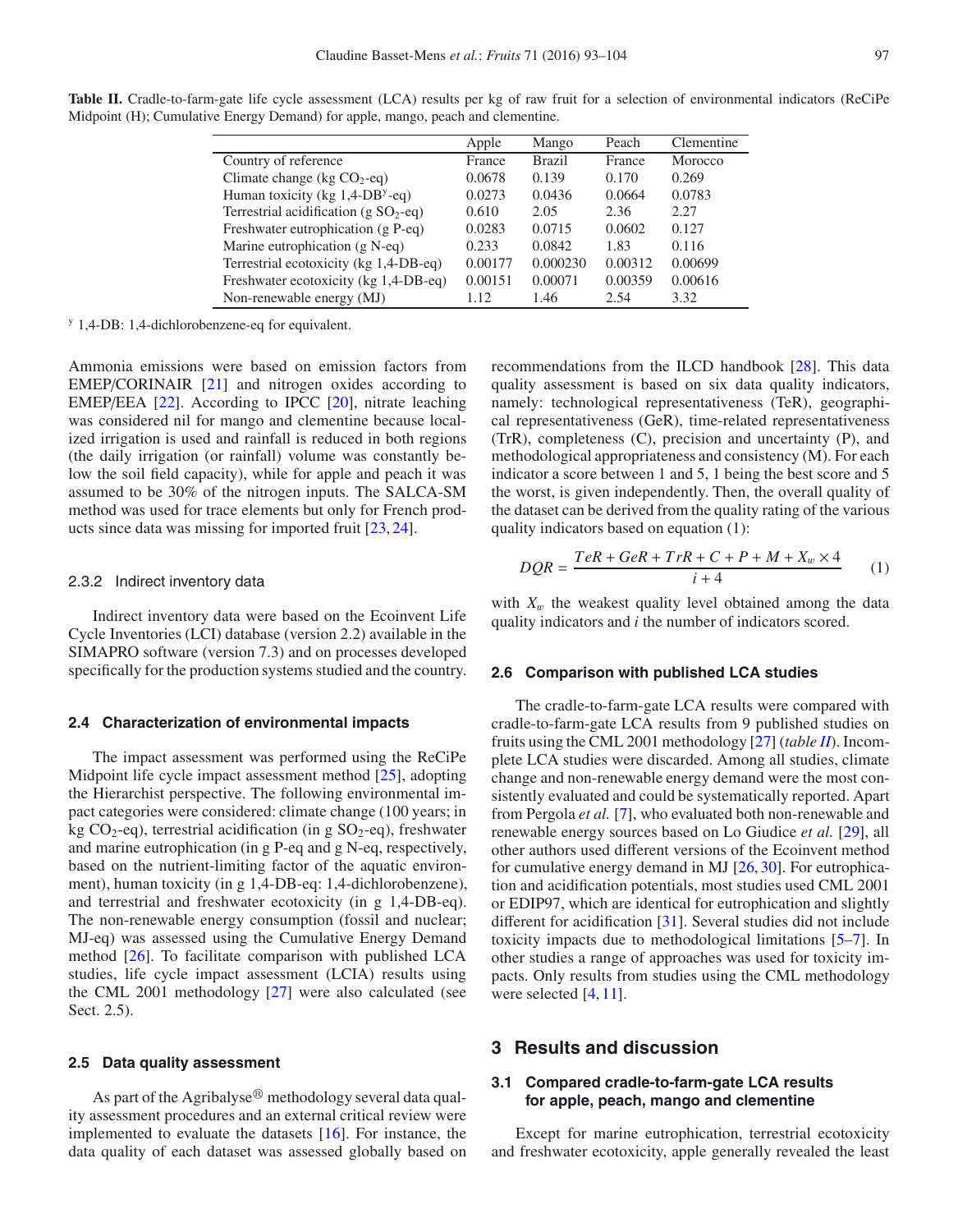<span id="page-5-0"></span>

**Figure 2.** Cradle-to-farm-gate life cycle assessment (LCA) results per kg of raw fruit for a selection of environmental indicators (ReCiPe Midpoint (H)) for apple, mango, peach and clementine. Results are expressed as a percentage of the greatest result for each impact category.

impact per kg raw fruit at the farm gate, followed by mango, peach and clementine showing the greatest impacts (from twice to four times the apple impacts) (*figure [2,](#page-5-0) table [II](#page-4-0)*). For terrestrial acidification, peach had the greatest impact, closely followed by clementine. For freshwater eutrophication, peach was ranked second instead of mango. These rankings were firstly due to the yield of raw fruits, ranging from  $54$  t ha<sup>-1</sup> at full production for apple, to 33 t ha<sup>-1</sup> for mango and 28 t ha<sup>-1</sup> for peach and clementine. A second important aspect was the fertilizer rates in orchards, increasing from apple to peach, mango and clementine. Overall, the two imported fruits showed higher fertilizer rates than the French ones. Another key reason for this ranking was the water availability in each context, the most favorable one being the mango situation, where water is freely available at the orchard entry gate thanks to the huge dam in this region, and the worst situation was that of clementine production, where water is scarce and has to be pumped deep in the groundwater. Finally, the energy used for pumping the water and the share of fossil energy in the electricity mix in each country also played an important role in the final impacts of the electricity consumption. It increased from France (less than 10%) and Brazil (10%) to Morocco (50%).

Mango and clementine both had lower marine eutrophication (around 0.1 g N-equivalent), compared with apple (above 0.2) and peach (1.8) (*figure [2,](#page-5-0) table [2](#page-5-0)*). This was explained by the use of IPCC nitrate emission factors: being nil under drip-irrigated crops in a semi-arid climate such as mango from Brazil and clementine from Morocco, but reaching 30% of nitrogen inputs for crops under a temperate climate such as apple and peach from France. This method of estimation for nitrate leaching would warrant some improvement since the grassing of apple and peach orchards could not be accounted for by this approach.

Regarding terrestrial and freshwater ecotoxicity, mango showed the least impacts, followed by apple and then by peach, and finally by clementine far above (*figure [2,](#page-5-0) table [II](#page-4-0)*). The great ecotoxicity impact for clementine was essentially due to the use of chlorpyrifos-ethyl for controlling California red scale in clementine orchards in Morocco. This will be further developed in Section 3.6. The low ecotoxicity impact for mango can be explained by the highly favorable conditions of production for mango trees in the Rio San Francisco Valley in Brazil, and will also be further developed in Section 3.5.

#### **3.2 Comparison with published references**

No complete LCA studies for peach and mango could be found. For apple and clementine, our results were in the same range as results from the literature for climate change, nonrenewable energy use, eutrophication and acidification (*table [III](#page-6-0)*). For toxicity impacts, only one reference for each product was found for comparison. Overall, results were of the same order and the literature references confirmed the least impacts of apple compared with citrus at the farm gate. This can be explained by higher nitrogen inputs and energy use for irrigation in citrus production associated with lower yields compared with apple.

# **3.3 Hot-spot identification and margins of improvement**

For the four fruits, the contribution analyses are compared in relative terms for each impact category in *figures [3a–3g](#page-7-0)*. Only the contribution analysis for terrestrial ecotoxicity is not presented, but still commented on in the text below.

# 3.3.1 Apple

Overall, the production of apple in France is efficient. For instance, the ratio kg N kg<sup>-1</sup> apple produced is 0.93.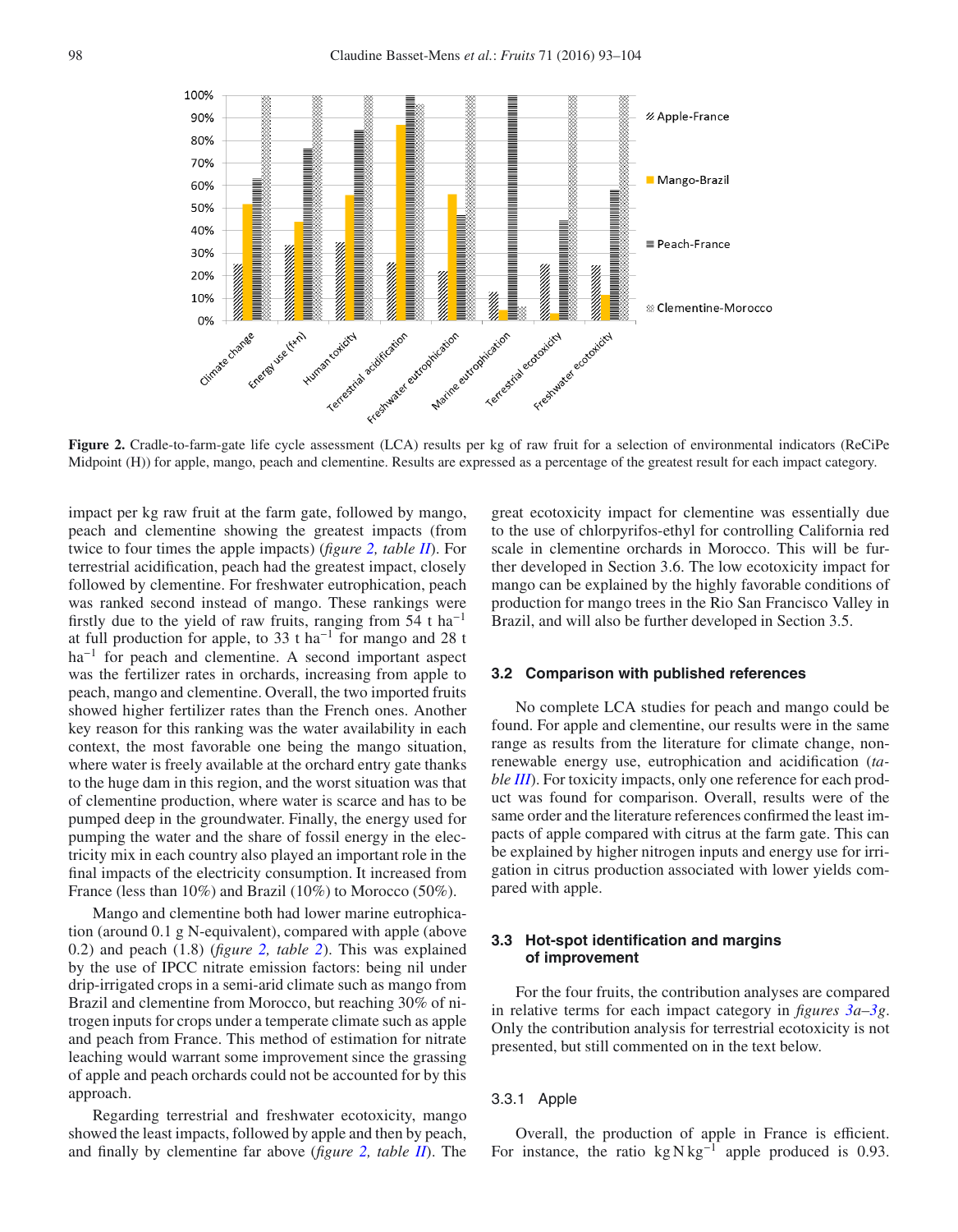|                 | LCA) studies for fruit and for this study. Results are expressed per kg of raw fruit at the farm gate.<br>Table III. Global warming potential (GWP), non-renewable |                         |                               |                         |                              |               |                  |                       | energy, europhication, acidification and toxicity impacts (calculated with CML 2001) from different life cycle assessment |
|-----------------|--------------------------------------------------------------------------------------------------------------------------------------------------------------------|-------------------------|-------------------------------|-------------------------|------------------------------|---------------|------------------|-----------------------|---------------------------------------------------------------------------------------------------------------------------|
|                 | Reference Selected Product                                                                                                                                         | Country of<br>reference | SNP                           | Non-renewable<br>energy | Eutrophication Acidification |               | Human<br>oxicity | ireshwater<br>Aquatic | ecotoxicity<br>Terrestrial                                                                                                |
|                 |                                                                                                                                                                    |                         |                               |                         |                              |               |                  | ecotoxicity           |                                                                                                                           |
|                 |                                                                                                                                                                    |                         | $(kg CO2-eq)$ (MJ)            |                         | $(g\,PO_4\text{-}eq)$        | $(gSO2-eq)$   |                  | $(kg1,4-DB-eq)$       |                                                                                                                           |
|                 | Integrated apple                                                                                                                                                   | New Zealand             | $7.0 - 0.095$ 0.00.0 $-10.7$  |                         |                              | $0.3 - 0.8$ b |                  |                       |                                                                                                                           |
| $\overline{10}$ | integrated apple                                                                                                                                                   | witzerland              | 0.083                         | 1.2                     | 0.134                        | 1,809b        |                  |                       |                                                                                                                           |
| $\Xi$           | Conventional apple                                                                                                                                                 | France                  | $0.032 - 0.038$ $0.44 - 0.51$ |                         | $0.23 - 0.33$                | $0.20 - 0.23$ | $0.012 - 0.014$  | $0.005 - 0.010$       | 0.002                                                                                                                     |
|                 | Integrated orange                                                                                                                                                  | Spain                   | $0.22 - 0.28$                 |                         | 0.95                         | $0.07 - 0.09$ | 0.620            |                       | 0.0043-0.0054                                                                                                             |

<span id="page-6-0"></span>

|            |                         |                                          |                                                                                                                                                                                                                                                                                                               |                                                                                                                                                                                             |                                                                                                                                                                |                                                | $\sim$ $\sim$                                             |                                                                                                               |
|------------|-------------------------|------------------------------------------|---------------------------------------------------------------------------------------------------------------------------------------------------------------------------------------------------------------------------------------------------------------------------------------------------------------|---------------------------------------------------------------------------------------------------------------------------------------------------------------------------------------------|----------------------------------------------------------------------------------------------------------------------------------------------------------------|------------------------------------------------|-----------------------------------------------------------|---------------------------------------------------------------------------------------------------------------|
|            | Integrated apple        | New Zealand                              |                                                                                                                                                                                                                                                                                                               |                                                                                                                                                                                             |                                                                                                                                                                |                                                |                                                           |                                                                                                               |
|            | Integrated apple        | Switzerlan                               |                                                                                                                                                                                                                                                                                                               |                                                                                                                                                                                             |                                                                                                                                                                |                                                |                                                           |                                                                                                               |
| $\Xi\Xi$   | Conventional apple      | France                                   |                                                                                                                                                                                                                                                                                                               |                                                                                                                                                                                             |                                                                                                                                                                |                                                | $0.005 - 0.010$                                           |                                                                                                               |
|            | Integrated orange       |                                          |                                                                                                                                                                                                                                                                                                               | $\begin{array}{r} \n 1.34 \\  0.134 \\  0.95 \\  0.95 \\  0.636 \\  0.95 \\  0.039 \\  0.039 \\  0.039 \\  0.039 \\  0.039 \\  0.039 \\  0.039 \\  0.039 \\  0.039 \\  0.039\n \end{array}$ | $0.3-0.8$<br>$0.3-0.8$<br>$0.809$<br>$0.809$<br>$0.30-0.23$<br>$0.3587$<br>$0.387$<br>$0.547$<br>$0.547$<br>$0.547$<br>$0.547$<br>$0.547$<br>$0.547$<br>$0.54$ | $\frac{0.012 - 0.014}{0.620}$                  |                                                           | –<br>0.002<br>0.0043–0.0054                                                                                   |
|            | Lemon                   | Spain<br>Italy<br>Italy<br>Brazil        |                                                                                                                                                                                                                                                                                                               |                                                                                                                                                                                             |                                                                                                                                                                |                                                |                                                           |                                                                                                               |
|            | Jrange                  |                                          |                                                                                                                                                                                                                                                                                                               |                                                                                                                                                                                             |                                                                                                                                                                |                                                |                                                           |                                                                                                               |
|            | Conventional orange     |                                          |                                                                                                                                                                                                                                                                                                               |                                                                                                                                                                                             |                                                                                                                                                                |                                                |                                                           |                                                                                                               |
|            | Integrated blood orange | Sicily<br>Sicily<br>Sicily<br>Costa Rica |                                                                                                                                                                                                                                                                                                               |                                                                                                                                                                                             |                                                                                                                                                                |                                                |                                                           | $\begin{array}{r} 1 \ 1 \ 1 \ 1 \ 0.0038 \\ -1 \ 0.0115 \\ -0.0115 \\ 0.0115 \\ 0.0101 \\ 0.0068 \end{array}$ |
|            | Conventional lemon      |                                          |                                                                                                                                                                                                                                                                                                               |                                                                                                                                                                                             |                                                                                                                                                                |                                                |                                                           |                                                                                                               |
|            | Conventional orange     |                                          |                                                                                                                                                                                                                                                                                                               |                                                                                                                                                                                             |                                                                                                                                                                |                                                |                                                           |                                                                                                               |
| 12         | Pineapple               |                                          |                                                                                                                                                                                                                                                                                                               |                                                                                                                                                                                             |                                                                                                                                                                |                                                |                                                           |                                                                                                               |
| This study | Conventional apple      | France                                   |                                                                                                                                                                                                                                                                                                               |                                                                                                                                                                                             |                                                                                                                                                                |                                                |                                                           |                                                                                                               |
|            | Conventional peach      | France                                   |                                                                                                                                                                                                                                                                                                               |                                                                                                                                                                                             |                                                                                                                                                                |                                                |                                                           |                                                                                                               |
|            | Conventional clementine | Morocco                                  |                                                                                                                                                                                                                                                                                                               |                                                                                                                                                                                             |                                                                                                                                                                | $-$<br>$-$<br>0.053<br>0.119<br>0.107<br>0.079 | $-$<br>$-$<br>$-$<br>$-$<br>$0.053$<br>$0.135$<br>$0.051$ |                                                                                                               |
|            | Conventional mango      | Brazil                                   | $\begin{array}{r} \hline 0.095 \\ \hline 0.033 \\ 0.032 - 0.038 \\ 0.032 - 0.28 \\ 0.155 \\ 0.111 \\ 0.111 \\ 0.032 \\ 0.033 \\ 0.111 \\ 0.112 \\ 0.08 \\ 0.13 \\ 0.03 \\ 0.03 \\ 0.03 \\ 0.03 \\ 0.03 \\ 0.03 \\ 0.03 \\ 0.03 \\ 0.03 \\ 0.03 \\ 0.03 \\ 0.03 \\ 0.03 \\ 0.03 \\ 0.03 \\ 0.03 \\ 0.03 \\ 0.$ |                                                                                                                                                                                             |                                                                                                                                                                |                                                |                                                           |                                                                                                               |
|            |                         |                                          |                                                                                                                                                                                                                                                                                                               |                                                                                                                                                                                             |                                                                                                                                                                |                                                |                                                           |                                                                                                               |

a: Based on [29], these figures include both renewable and non-renewable energy sources but Pergola et al. [7] explained that the renewable energy share is reduced to 5% in conventional a: Based on [\[29](#page-11-20)], these figures include both renewable and non-renewable energy sources but Pergola *et al.* [\[7](#page-10-4)] explained that the renewable energy share is reduced to 5% in conventional systems. b: Presented figures correspond to EDIP97 for [9] and [6] and to [36] for [10], probably overestimated compared with CML 2001 acidification results. systems. b: Presented figures correspond to EDIP97 for [\[9](#page-11-1)] and [\[6](#page-10-6)] and to [\[36\]](#page-11-23) for [\[10\]](#page-11-4), probably overestimated compared with CML 2001 acidification results.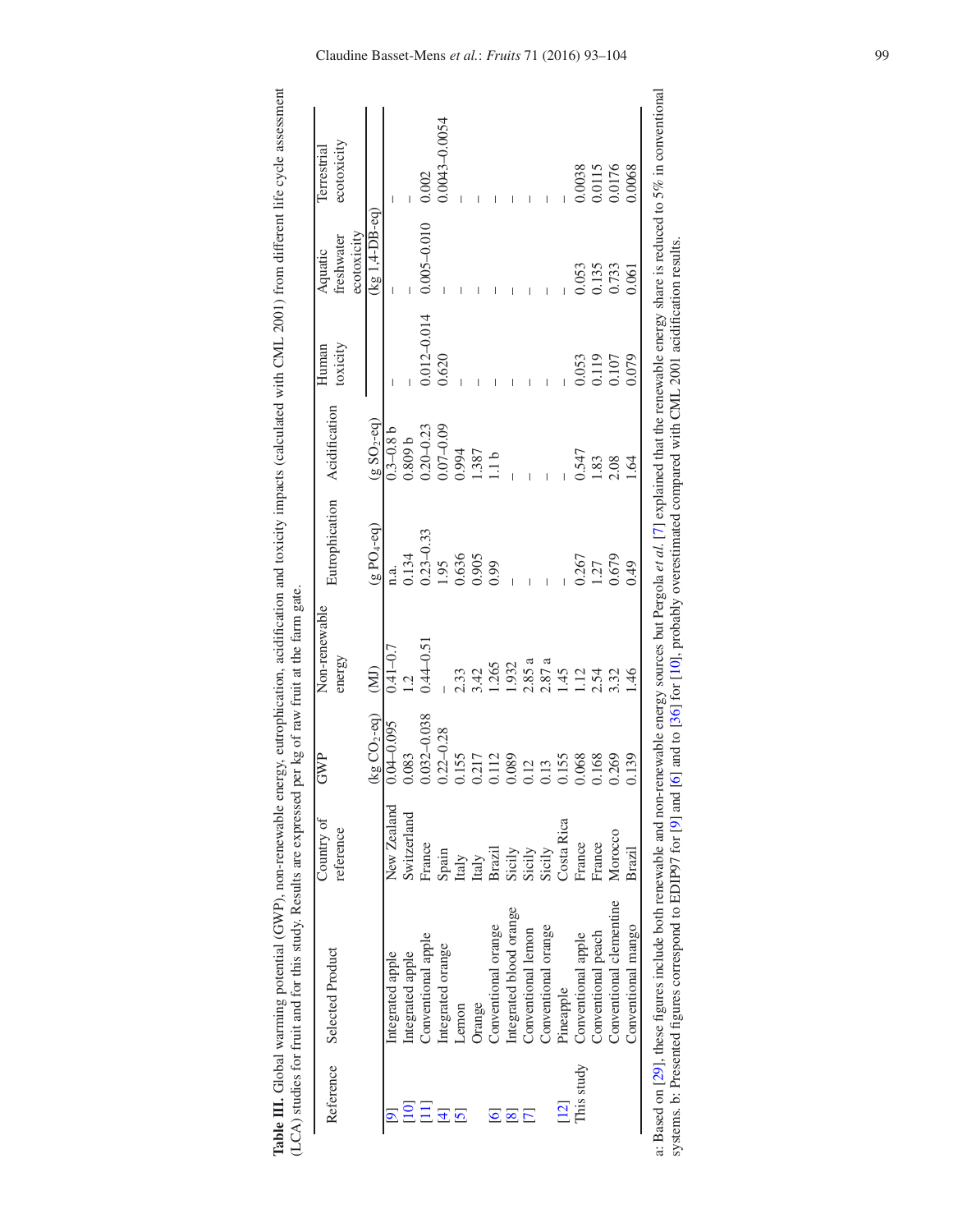

<span id="page-7-0"></span>**Figure 3.** Contribution analysis for apple, mango, peach and clementine for climate change (a), human toxicity (b), terrestrial acidification (c), freshwater eutrophication (d), marine eutrophication (e), freshwater ecotoxicity (f), (ReCiPe Midpoint (H)) and non-renewable energy use (g) (CED). Results are expressed as a percentage of the greatest result for each impact category.

The water requirement is reduced. For most impact categories (climate change, human toxicity, terrestrial acidification, terrestrial ecotoxicity, freshwater ecotoxicity and non-renewable energy use) the main contributor for apple was the crop protection group, with impacts ranging from 33% for human toxicity to 99% for terrestrial ecotoxicity. However, within the crop protection group, the more specific contributors depended on the impact category. For climate change, human toxicity, terrestrial acidification and non-renewable energy use, the mechanized application of pesticides was responsible for most of the crop protection group contribution due to numerous pesticide treatments over the season, while for terrestrial and freshwater ecotoxicity, field emissions of pesticides were responsible for most of the impacts for this group. The first five substances contributing to terrestrial ecotoxicity were in decreasing order: thiram (37.5%), dithianon, dodine, chlorpyrifos and kresoximmethyl. For freshwater ecotoxicity, the main substances were thiram again (36.0%), phosphorus, dithianon and nickel. For human toxicity, the other operations group also showed a significant contribution, with 31% of the total impact due to the use of self-propelled platforms on which farmers can stand for a long time to take care of trees. Overall, it was observed that in apple orchards mechanized operations for applying crop protection products or for other operations represented a very large share of most impacts through the use and combustion of diesel. For freshwater eutrophication, the main contributor was

Fertigation-Field emissions

transportation Fertigation-Electricity

**Eertigation-Others** 

Plant protection

Clementine

Clementine

Clementine

Other interventions

Fertigation-Fertilizer production and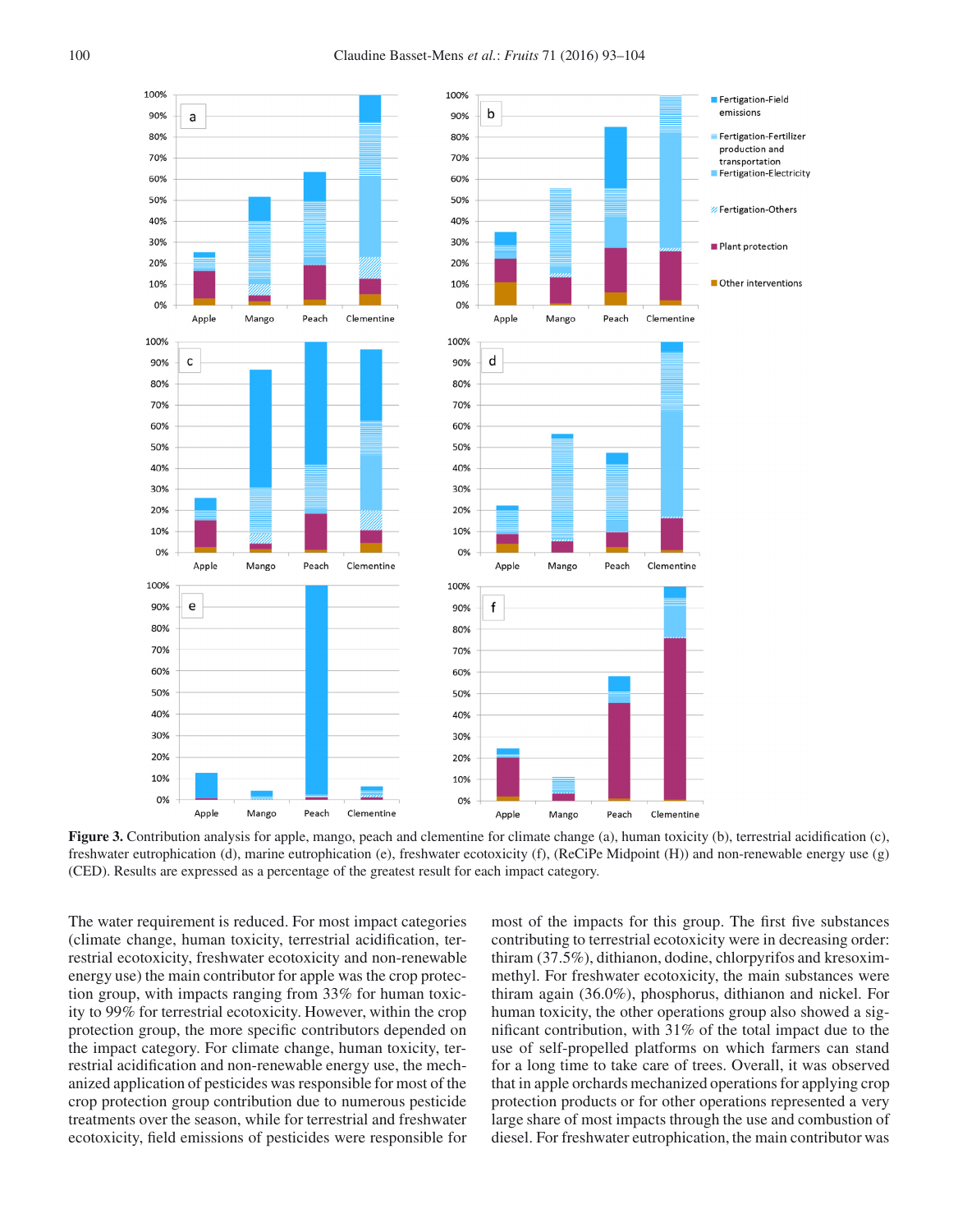the manufacturing and transportation of fertilizers (45.0%), followed by the crop protection group (21.0%), while field emissions due to fertilizers only had a modest contribution (11.3%). For marine eutrophication, field emissions due to fertilizers, and especially nitrate leached, contributed most at almost 89% of the total impact. Finally, it is noteworthy that electricity for irrigation represented almost 20% of all nonrenewable energy use but less than 3% of climate change due to the large share of nuclear electricity in the French electricity mix.

Several innovations are being studied to help reduce the consumption of diesel and the number of pesticide treatments in apple orchards. The first one consists of covering orchards with polyethylene plastic covers, which reduces the apple scab infestation to zero. Another system called Alcarpo $^{\circledR}$  corresponds to the coverage of orchards with an insect-proof net, which allows reducing codling moth infestation to zero as well. Finally, localized and fixed systems for treating the trees against diseases and pests are also under study which could potentially drastically reduce the number of mechanized treatments and the diesel consumption.

#### 3.3.2 Peach

The production of peach in France is intrinsically less efficient than apple. The fertilizer inputs are high. The ratio kg N kg−<sup>1</sup> peach is almost 4.00. The water requirement and related energy use are quite high. Pesticide treatments such as fungicides are also numerous but other mechanized interventions are less than in apple orchards, where the trellising of trees allows for easier and more diverse mechanized interventions.

For climate change and freshwater eutrophication, the manufacturing and transportation of fertilizers was the main contributor at 42% and 56%, respectively. For freshwater eutrophication corresponding to P-limited eutrophication, the impact was related to the manufacturing of phosphorous fertilizers. For climate change, this included the impacts due to the production of compost applied in large amounts before the plantation. For both impact categories the second most important contributor was the crop protection group. For climate change, field emissions due to fertilizers (nitrous oxide emissions) also had a significant share at 22% of the total impact. For human toxicity, terrestrial acidification and marine eutrophication, field emissions due to fertilizers were the most impacting, with contributions of 34% for human toxicity, 59% for terrestrial acidification and 97% for marine eutrophication. The substances involved were for human toxicity: heavy metals, especially from fungicides, for terrestrial acidification: ammonia and NOx emissions, and for marine eutrophication: predominantly nitrate leached (at 95%). For terrestrial ecotoxicity and freshwater ecotoxicity, the crop protection group constituted the predominant contributor, at more than 97% for terrestrial ecotoxicity and almost 77% for freshwater ecotoxicity. From this group, the impact was due to field emissions of pesticides, with the main contributing substances being thiram (85% and 60.5%, respectively), phosphorus for freshwater ecotoxicity and kresoxim-methyl for both at 11% and 7%, respectively. Finally, electricity for irrigation contributed 20% to

the use of non-renewable energy but similarly to the results for apple, its contribution to climate change was much less at 5%, due to the small share of fossil energy in the French electricity mix.

The peach orchard age is quite short, which is not favorable to significant investments such as plastic covers or insect-proof nets as for apple orchards. Innovations currently focus on the reduction of pesticide treatments to manage pests and diseases such as mulching of the ground to reduce herbicide use, optimized spraying techniques or biological control, for instance through releases of beneficial insects. Regarding the reduction of the mineral fertilizer inputs, research should perhaps study the possible recycling of organic fertilizers and the breeding of more productive peach cultivars.

# 3.3.3 Mango

Mango from the Rio San Francisco Valley in Brazil benefits from favorable conditions of production in terms of environment and agronomic practices. Mango orchards have unlimited access to water at low energy cost while benefiting from dry and warm weather. In this context, farmers have developed year-round production thanks to well-controlled floral induction. Moreover, in Brazil, the most common pests for mango such as fruit flies are not as problematic as in Africa. This can be partly explained by the releases of infertile insect males by planes. Furthermore, the arid climate is not favorable to diseases such as powdery mildew and anthracnose, leading to reduced anti-fungal treatments. However, the ratio kg N kg−<sup>1</sup> mango remains high at 5.00 despite the expertise of farmers.

For climate change, human toxicity, freshwater eutrophication, freshwater ecotoxicity and energy consumption, the main contributor was the manufacturing and transportation of fertilizers (from 52% for climate change up to 83% for freshwater eutrophication).

For human toxicity, freshwater eutrophication and freshwater ecotoxicity, the second most important contributor was the crop protection group, with contributions of 22%, 9% and 28%, respectively. For climate change, the second most important contributor was field emissions due to fertilizer application at 23%, and this was due to nitrous oxide emissions. For terrestrial acidification and marine eutrophication, field emissions after application of fertilizers constituted the main contributor at 65% and 62% of the total impact, respectively. Ammonia volatilization was the main field emission responsible for these impact categories. For terrestrial acidification and marine eutrophication, the manufacturing and transportation of fertilizers was the second most important contributor at 25% and 20%, respectively. For terrestrial ecotoxicity, the crop protection group was the main contributor, representing 80% of the total impact. The impact was mostly due to field emissions of pesticides with contributions from a wide range of substances, the most significant being ethephon, chlorothalonil, methomyl and dimethoate. No obvious hot-spots could be diagnosed for mango in terms of toxic pesticide use. Finally, electricity consumption for fertigation had small contributions to all impacts: from 0% to less than 6%.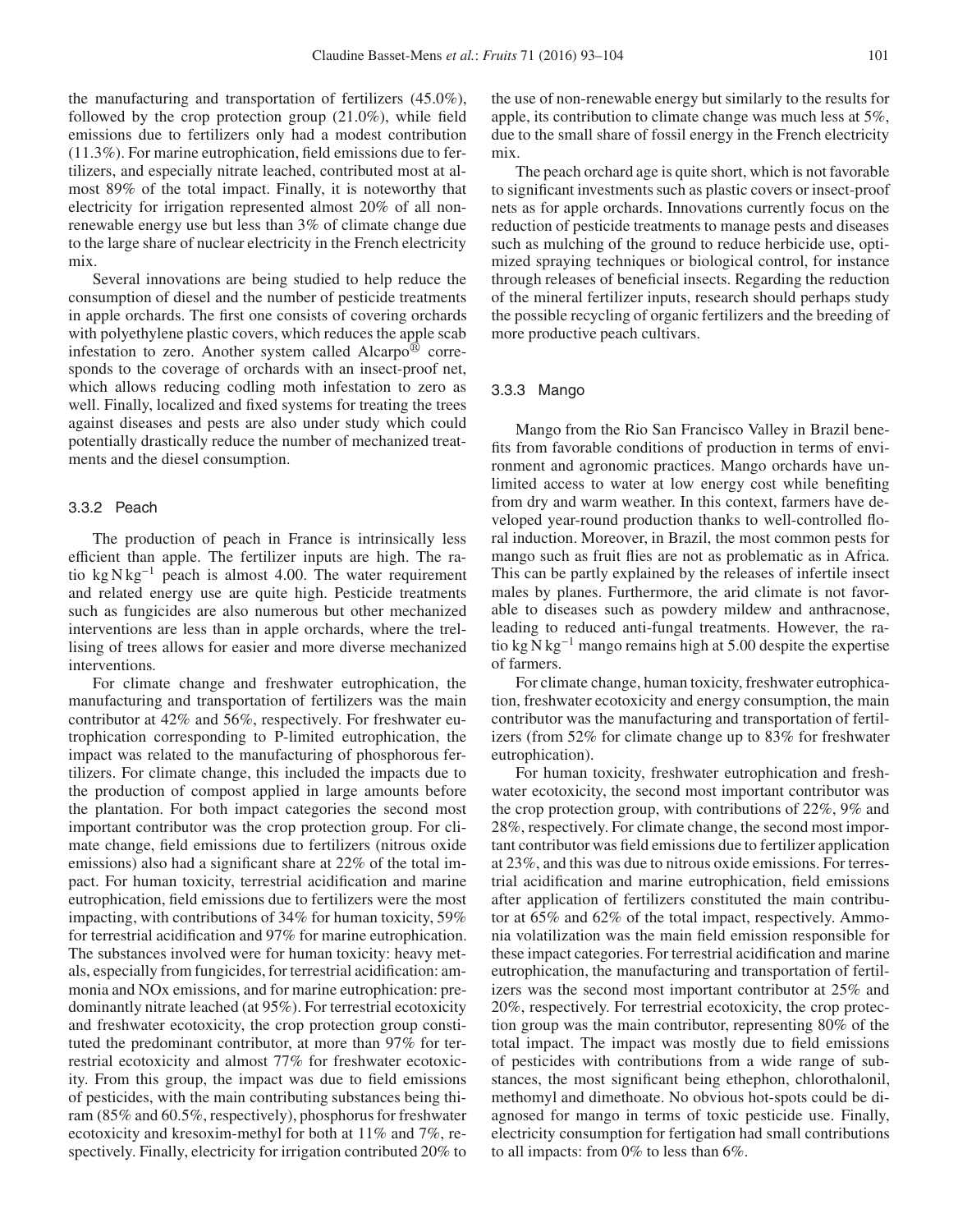Reducing the use of fertilizers per kg fruit therefore represents the best perspective of impact reduction for the mango production.

## 3.3.4 Clementine

For climate change, human toxicity, freshwater eutrophication and non-renewable energy consumption, electricity consumption for irrigation was the main contributor (from 39%) for climate change to 55% for human toxicity). For terrestrial acidification and marine eutrophication, electricity showed the second greatest contribution at 27% and 23%, respectively, with significant contributions from sulfur dioxide and nitrous oxides (*figures [3c](#page-7-0)* and *[3e](#page-7-0)*). The large contribution of electricity to many impacts can be explained by two key factors: first, clementine requires a significant amount of water to grow but water is scarce in Morocco and water has to be withdrawn from more than 100 meter-deep wells. Second, fossil and electric pumps are used to pump this water in the ground water. Fossil pumps have significant climate change, acidification and non-renewable energy impacts, while electric pumps use the Moroccan electricity mix which is more than 50% based on fossil energy, which shows the highest impacts of all electricity sources. The Moroccan government and the producers are fully aware of this water and energy problem. As part of a national program called "Plan Maroc Vert", the government in collaboration with producers is seeking alternatives for consuming less water, having easier access to water or producing in regions where water is more easily accessible. Ambitious projects are being studied such as the building of new dams, rainfall storage or even a "water highway" from the North to the South of Morocco. A large power station based on renewable energy such as sun and wind is also being built and should hopefully allow the Moroccan electricity mix to include 40% renewable energy in a few years [\[32\]](#page-11-24). All these options will help reduce all the environmental impacts for citrus production.

Except for human toxicity, the second most important contributor for these impact categories was the manufacturing and transportation of fertilizers, ranging from 18% to 28%. For terrestrial acidification and marine eutrophication, field emissions due to fertilizer application represented the main contributor at , respectively, 35% and 29% (*figures [3c](#page-7-0)* and *[3e](#page-7-0)*). Moreover, among field emissions, ammonia volatilization constituted the main mechanism responsible for terrestrial acidification and marine eutrophication. The ratio kg N per kg fruit is the highest of all fruits studied here at more than 6.00 kg N kg<sup>-1</sup> clementine. To reduce impacts due to fertilizer use, planting more productive cultivars of clementine such as mandarin is an option. Research on the mineral nutrition of citrus could also help optimize the use of fertilizers.

For human toxicity, the crop protection group constituted the second major contributor at 23% (*figure 3b*). For terrestrial and freshwater ecotoxicity impacts, the pesticide use was the main contributor, at 99.7% for terrestrial ecotoxicity and 75% for freshwater ecotoxicity (*figure 3f*). For terrestrial ecotoxicity, field emissions of chlorpyrifos-ethyl contributed 63%, while field emissions of methomyl contributed 35%. For freshwater ecotoxicity, field emissions of chlorpyrifos-ethyl contributed 40%, field emissions of methomyl 19%, phosphorus 17.5% and nickel 11%. Chlorpyrifos-ethyl is used for controlling California red scale in clementine orchards in Morocco. This molecule has a high toxicity potential and did not have an efficient alternative until recently. New substances such as spirotetramat have been tested in clementine orchards for a couple of years but this substance does not have a characterization factor yet in LCA models and therefore could not be tested in our study. Methomyl is another important insecticide for clementine used for controlling citrus leaf miners, especially for young trees. Research should be encouraged on this topic to help farmers identify less impacting practices for pest management.

Finally, another crucial hot-spot for this production which could not be reported in the Agribalyse $\mathbb{R}^p$  project is most probably water deprivation, as demonstrated for tomato production for export from the same region [\[33\]](#page-11-25).

For further analysis of the contribution of the different orchard phases to the total LCA results of perennials including the nursery, plantation, non-productive years, increasing yield years and full production years, in Bessou *et al.* [\[34\]](#page-11-26), the clementine case study is compared with an oil palm case study, with general discussion and recommendations.

# 3.4 LCA comparison of fruits with the Agribalyse<sup>®</sup> **methodology**

Until recently, fruits consumed in France had never been assessed with the LCA methodology. LCA references were therefore crucially needed to feed the eco-labeling program and debate on food products. Two locally grown and two imported fruits were evaluated with the LCA methodology following a consensual method like dozens of other French agricultural products. This constituted an important step forward. At the farm gate these studies confirmed the greater impacts of citrus compared with apple, mainly due to intensive practices associated with lower yield. It also produced novel references for peach and mango, for which no LCA studies could be found worldwide. Contrary to most LCA studies on perennial products, in the Agribalyse $\mathbb{B}$  methodology the whole perennial crop cycle was modeled, which represented important and systematic progress. Beyond these significant achievements, one should recall that in the Agribalyse $\mathbb{B}$  program the system boundaries were set at the farm gate, which represents a limitation to properly compare imported with local fruits. The first reason relates to the exclusion of the transport of imported fruits to their final market, which can represent significant impacts [\[35\]](#page-11-27). The second limitation is the non-inclusion at that stage of the quality requirements on fruits for export. From the total yield at the farm gate, only a fraction will have the required quality and will be allocated most of the impacts due to its higher economic value compared with the local quality fruits. Locally grown (French here) fruits also show different qualities but will all end up on the local market. Moreover, in Agribalyse $\mathbb{B}$  the functional unit used was the kg of raw fruit, while another important aspect for comparing fruits is the actual number of servings per kg fruit, also corresponding to their edible part [\[12,](#page-11-3) [15\]](#page-11-6). Thus, the rules for a proper comparison of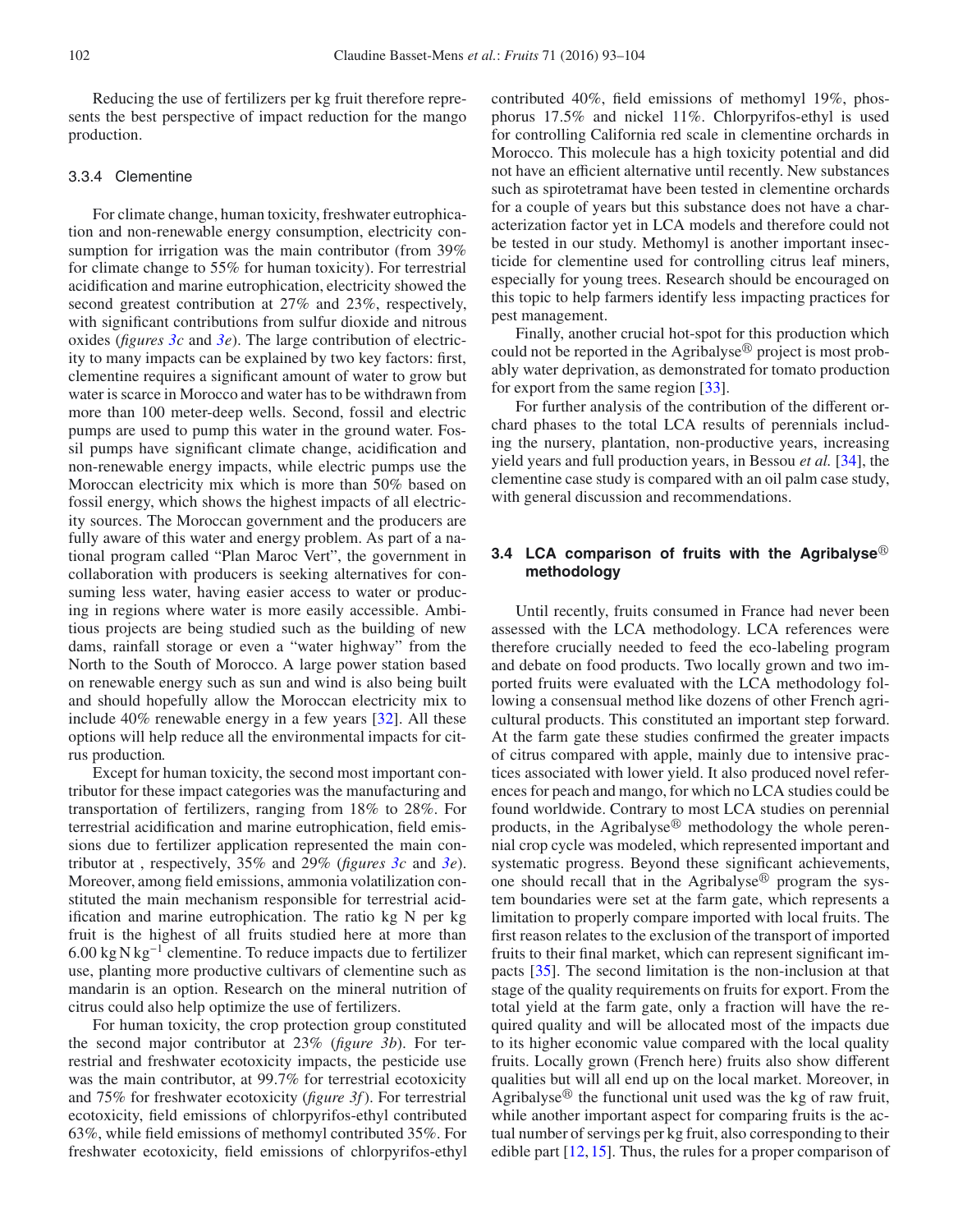imported versus locally grown fruits need to be further formalized. At least the system boundaries should be extended beyond the farm gate to include transportation and conservation phases, fruit quality (including the edible part) and allocation issues between the different fruit qualities. Regarding the method used for estimating field emissions, the most consensual and up-to-date ones were chosen, which represented significant progress. However, the very generic emission factors used (such as IPCC or EMEP-CORINAIR ones) are not particularly valid for perennial crops under a semi-arid climate. This definitely represents an important margin of progress and perspective for research. Finally, although water deprivation can represent a key environmental problem for fruit production, this indicator could not be included in the Agribalyse $\mathfrak{B}$ program and this should be completed in upcoming studies. Payen *et al.* [\[33](#page-11-25)] demonstrated in a full LCA study for imported versus locally grown tomato that impacts due to water use led to a reverse ranking of systems compared with the ranking obtained for climate change and other common impact categories.

# **3.5 Data availability and design of representative systems**

All datasets were scored with an overall quality ranging from 2 to 3 corresponding to a "basic quality". One key difficulty of the Agribalyse $\mathbb{R}^3$  objectives was the design of representative systems in terms of technology, time and space. Significant discrepancies between situations were faced in terms of data quality and availability. Where statistical average systems could be calculated for some products, others such as fruits were mostly evaluated through expert-based scenarios (apple, peach, clementine) or small samples of farms (mango). Although expertise can be satisfactory for estimating most inputs and agronomic data, it is insufficient to capture the actual shares of pesticides used across a population. Knowing that certain active substances have high toxicity potential, not having this statistical representation constitutes a significant bias in the assessment of an average system. For French fruits, an additional effect has to be reported. Due to the French ECO-PHYTO program aiming at drastically reducing pesticide use in France, most toxic substances have been banned since 2009 (the last year of the period covered by the Agribalyse<sup>®</sup> systems). This means that a lot of substances of pesticides used in our systems for apple and peach are no longer certified and used. Moreover, it is important to keep in mind that designing representative practices over a period of 25 years represents a contradiction in itself and a difficult challenge, especially for pesticide treatments which follow constantly changing rules. In addition, the recent understanding that the whole orchard life cycle should be included in LCA studies of perennials leads to a very data-intensiveprotocol that can be at the expense of the orchard variability exploration such as in our mango case study. Novel and less data-intensive strategies must be developed to allow the exploration of the variability of orchards within LCA studies for perennials, as discussed in Bessou *et al.* [\[34](#page-11-26)].

Finally, the fruit variety can play an important role in the eco-efficiency of the production system, due mostly to different yield potentials and sensitivity to different pests and diseases. Each fruit scenario was designed to represent the average situation in terms of variety, which is an important recommendation for fruit LCA studies.

# **4 Conclusion**

The Agribalyse $\mathcal{B}$  program allowed the production of a vast and consensual LCI database for mostly French agricultural products including four fruits as presented in this paper. This was definitely an important step forward. For most impact categories, apple appeared to be the least impacting, followed by mango, peach and clementine. For each fruit cropping system, margins of improvement were identified and associated with agronomic recommendations. Generally speaking, the key aspects driving the eco-efficiency of fruit cropping systems at the farm gate are the yield, the fertilizer rates, the use of toxic substances, the water requirement associated with its local availability and the energy source for irrigation. Effort should be continued to improve the representativeness of average perennial cropping systems, develop the LCA beyond the farm gate, include water deprivation and improve the methods for estimating field emissions under perennial cropping conditions in the tropics and sub-tropics.

Acknowledgements. This work is part of the Agribalyse<sup>®</sup> program funded by ADEME. The authors warmly thank their partners in the field and all the experts that contributed to this study through their data, expertise and knowledge. Finally, the authors would like to thank the anonymous reviewers whose comments were very helpful in improving the quality of this paper.

# <span id="page-10-0"></span>**References**

- [1] Cerutti A.K., Beccaro G.L., Bruun S., Bosco S., Donno D., Notarnicola B., Bounous G., Life cycle assessment application in the fruit sector: State of the art and recommendations for environmental declarations of fruit products, J. Clean. Prod. 73 (2014) 125–135.
- <span id="page-10-1"></span>[2] ISO, ISO 14040: Environmental management - Life cycle assessment principles and framework ISO, Geneva, Switzerland, 2006a.
- <span id="page-10-2"></span>[3] ISO, ISO 14044: Environmental management - Life cycle assessment requirements and guidelines, ISO, Geneva, Switzerland, 2006b.
- <span id="page-10-3"></span>[4] Sanjuán N., Úbeda L., Clemente G., Mulet A., Girona F., LCA of integrated orange production in the Comunidad Valenciana (Spain), Int. J. Agr. Res. Gov. Ecol. 4(2) (2005) 163–177.
- <span id="page-10-5"></span>[5] Beccali M., Cellura M., Iudicello M., Mistretta M., Resource consumption and environmental impacts of the agrofood sector: Life cycle assessment of Italian citrus-based products, Environ. Manage. 43 (2009) 707–724.
- <span id="page-10-6"></span>[6] Trydeman Knudsen M., Fonseca de Almeida G., Langer V., Santiago de Abreu L., Halberg N., Environmental assessment of organic juice imported to Denmark: a case study on oranges (*Citrus sinensis*) from Brazil, Org. Agr. 1 (2011) 167–185.
- <span id="page-10-4"></span>[7] Pergola M., D'Amico M., Celano G., Palese A.M., Scuderi A., Di Vita G., Papparlardo G., Inglese P., Sustainability evaluation of Sicily's lemon and orange production: An energy economic and environmental analysis, J. Environ. Manag. 128 (2013) 674–682.